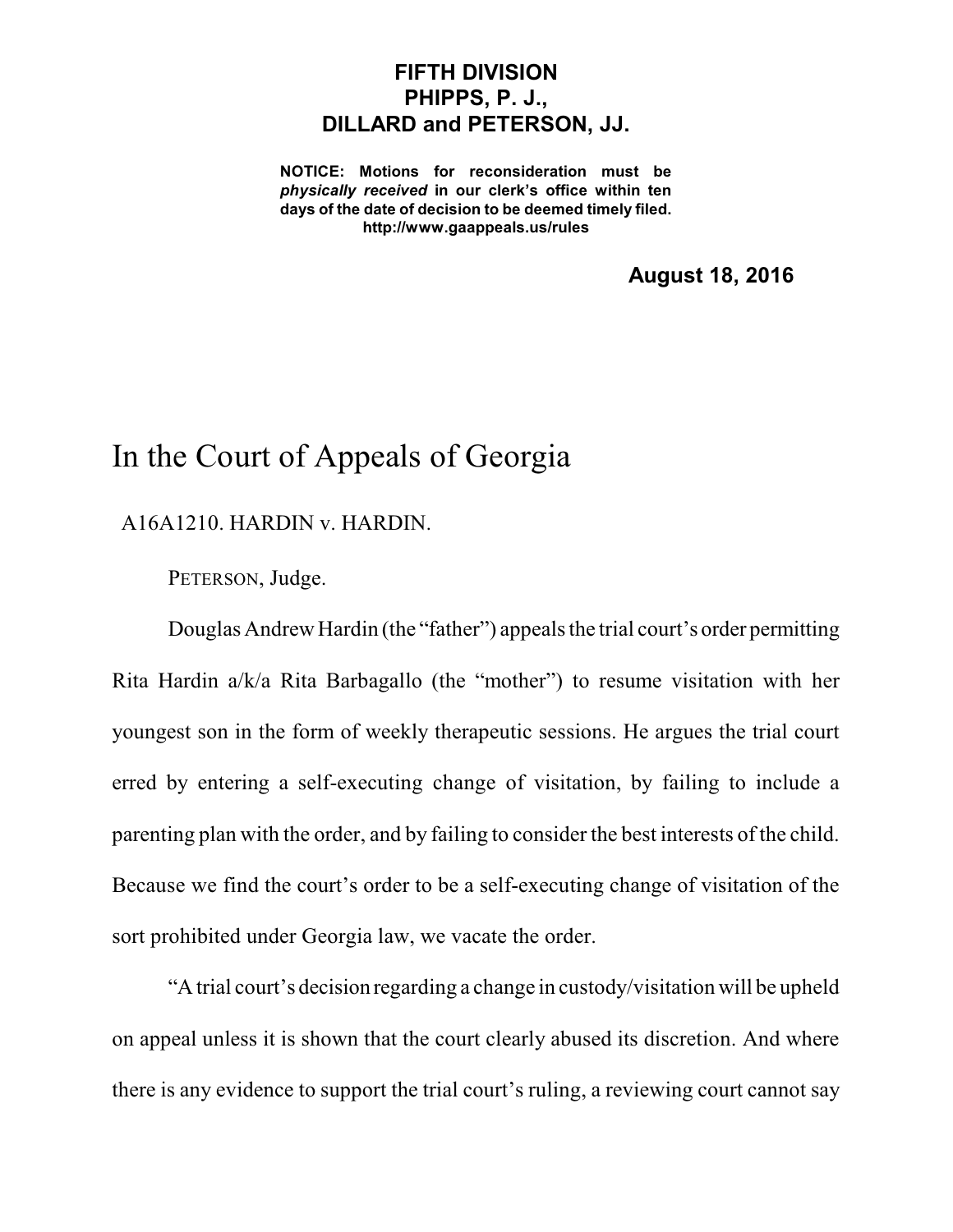there was an abuse of discretion." *Ezunu v. Moultrie*, 334 Ga. App. 270, 272 (779 SE2d 44) (2015) (punctuation and citation omitted).

So viewed, the record shows the father filed a motion to modify custody and visitation, seeking sole physical custody and limitation of the mother's visitation in accordance with the recommendation of a guardian ad litem. The mother's regular visitation privileges with her children were later temporarily suspended by consent of the parties. <sup>1</sup> Before deciding the father's motion, the trial court elected to gather more information, including a professional evaluation. In late 2014, the professional evaluator submitted his report, in which he noted significant concerns about the mother's mental health and concluded that he did not believe it to be in the best interests of the children to permit visitation without the mother first receiving substantial treatment. The children also submitted statements to the court that they did not wish to have visitation or counseling with their mother.

In May 2015, the court held a hearing acknowledging the report and issued a final ruling. Although no change in the mother's condition is apparent from the record, the trial court entered an order on December 17, 2015 permitting the mother

 $1$ <sup>1</sup> The consent order between the parties was entered in 2012, and the mother had not had visitation with the children since.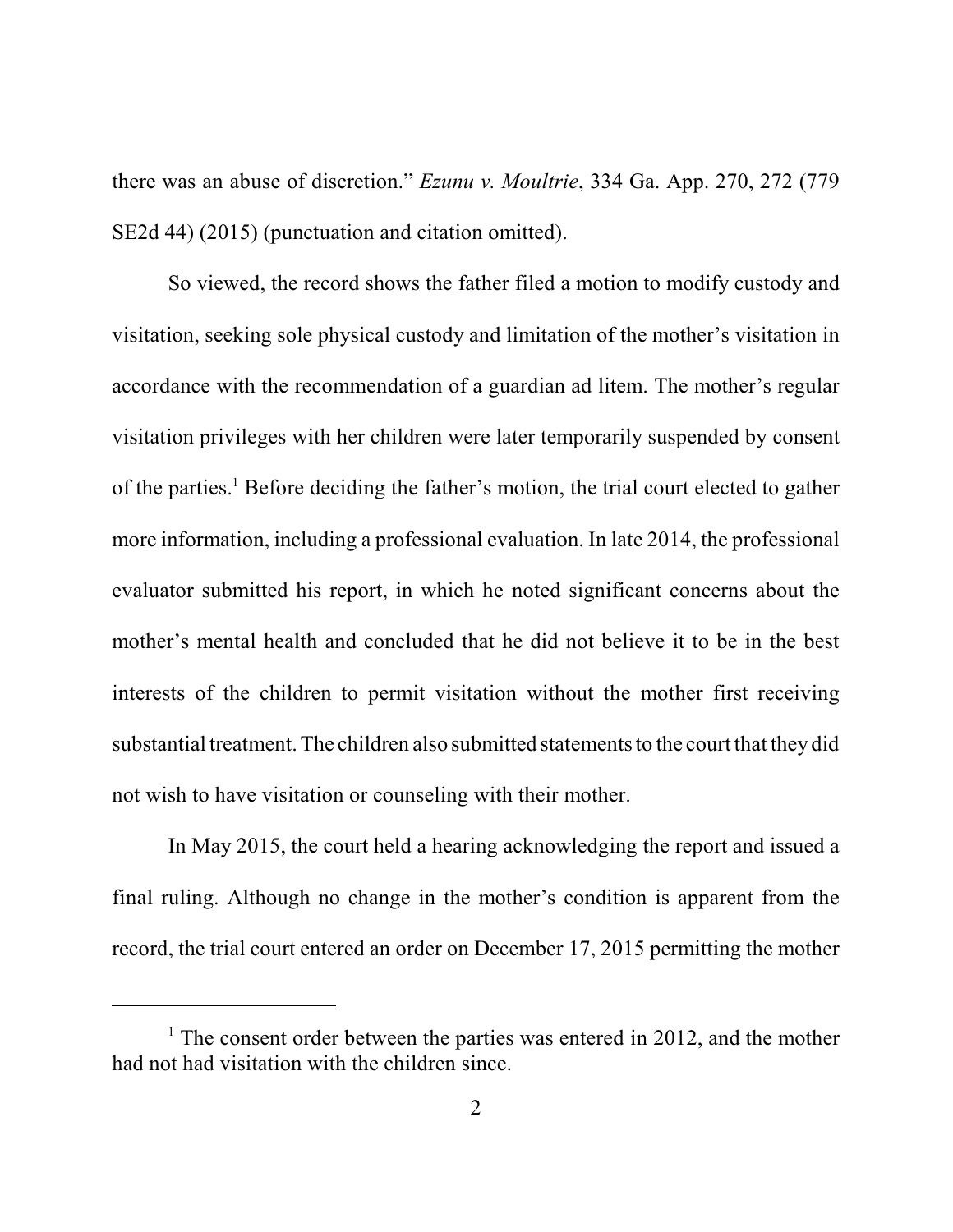to resume visitation with her youngest son<sup>2</sup> in the form of weekly therapeutic sessions after she completed eight weeks of counseling on her own "for the following two months." The trial court order provided that

[t]he mental health professional shall be provided the report of [the professional evaluator], and at the conclusion of the two months shall make certain recommendations as to any further treatment and other terms and conditions regarding mental health which shall be followed by [the mother]. Upon a good faith completion of eight weeks, and a report to this Court which evidences completion of this therapy and [the mother]'s progress, [the mother] shall be entitled to initiate visitation with the younger child . . . by engaging a child psychologist to supervise and assist in weekly therapeutic sessions with [the younger child]. This shall continue until the child reaches the age of majority.

The court stated that it believed it to be in the "long-term best interest of the child" to attempt to repair the child's relationship with the mother. The father contends, and the mother does not dispute, that on December 24,  $2015$  — just seven days after entry of the trial court's final order — the mother's therapist<sup>3</sup> submitted a certificate of

<sup>&</sup>lt;sup>2</sup> The trial court acknowledged the older child turned 18 in May 2015.

 $3$  The father complains that the mother's therapist who submitted the certificate of completion also served as her expert witness.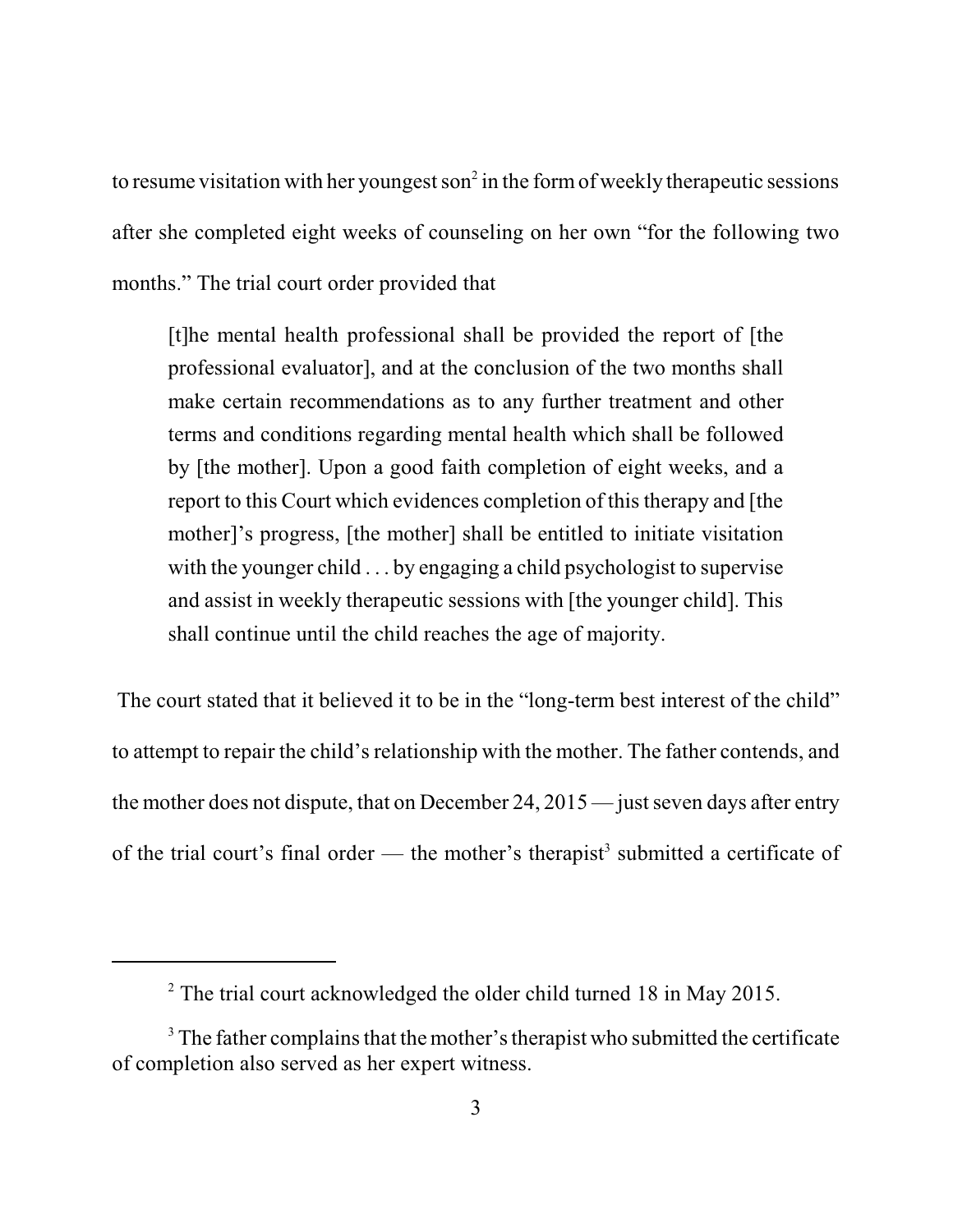completion, though this document does not appear in the record before us. This appeal followed.

1. The father argues that the trial court erred by entering an impermissibly selfexecuting order that provides for an automatic change of visitation. We agree.

"Visitation privileges are, of course, part of custody." *Wrightson v. Wrightson*, 266 Ga. 493, 496 (3) (467 SE2d 578) (1996) (citation and punctuation omitted).

Self-executing change of custody provisions allow for an "automatic" change in custody based on a future event without any additional judicial scrutiny. Our Supreme Court has held that "any self-executing change of custody provision that fails to give paramount import to the child's best interests in a change of custody as between parents must be stricken as violative of Georgia public policy."

*Lester v. Boles*, 335 Ga. App. 891, 892 (1) (782 SE2d 53) (2016) (citing *Dellinger v. Dellinger*, 278 Ga. 732, 733 (1) (609 SE2d 331) (2004)). But not all self-executing provisions are invalid. Rather, we must closely examine the nature of any such provision in determining whether it fails "to give paramount import to the child's best interests[.]" *Id.*

In *Weaver v. Jones*, 260 Ga. 493 (396 SE2d 890) (1990), and *Pearce v. Pearce*, 244 Ga. 69 (257 SE2d 904) (1979), our Supreme Court upheld automatic custody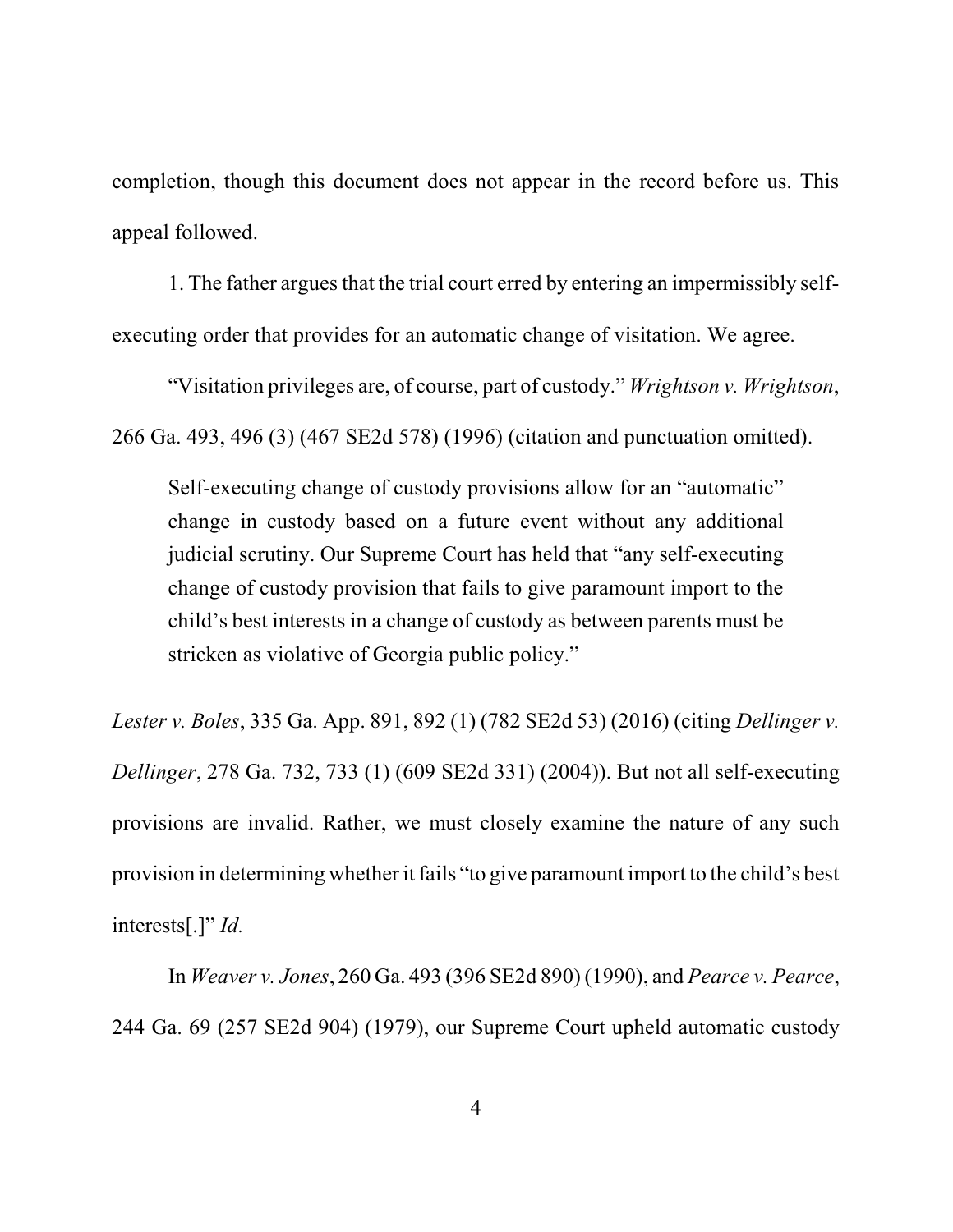change provisions that contemplated that an older child, upon reaching age 14, may choose the parent with whom the child wishes to reside. *See Scott v. Scott*, 276 Ga. 372, 373 (578 SE2d 876) (2003) (discussing *Weaver* and *Pearce*). And in *Lester*, we upheld a self-executing provision that altered custody when the child began first grade, noting that the provision was not invalid because the change in custody was not conditional upon an event that may never occur and was "not an arbitrary change that may or may not affect the child's best interests at some unknown date[.]" *See Lester*, 335 Ga. App. at 893 (1).

But other self-executing provisions that create an automatic change of custody based solely on a custodial parent's relocation within the country or remarriage, or a counselor's determination of readiness—without regard to the child's best interests at the time of the change — have been rejected. *See Johnson v. Johnson*, 290 Ga. 359, 359-60 (721 SE2d 92) (2012) (reversing trial court judgment with direction that the trial court strike the self-executing provision of the decree that allowed termination of supervised overnight visits to occur based on a counselor's determination of readiness); *Dellinger*, 278 Ga. at 734-36 (1) (609 SE2d 331) (2004) (reversing trial court judgment with direction that the trial court strike the self-executing provision of the decree that altered custody if the mother moved); *Scott v. Scott*, 276 Ga. 372,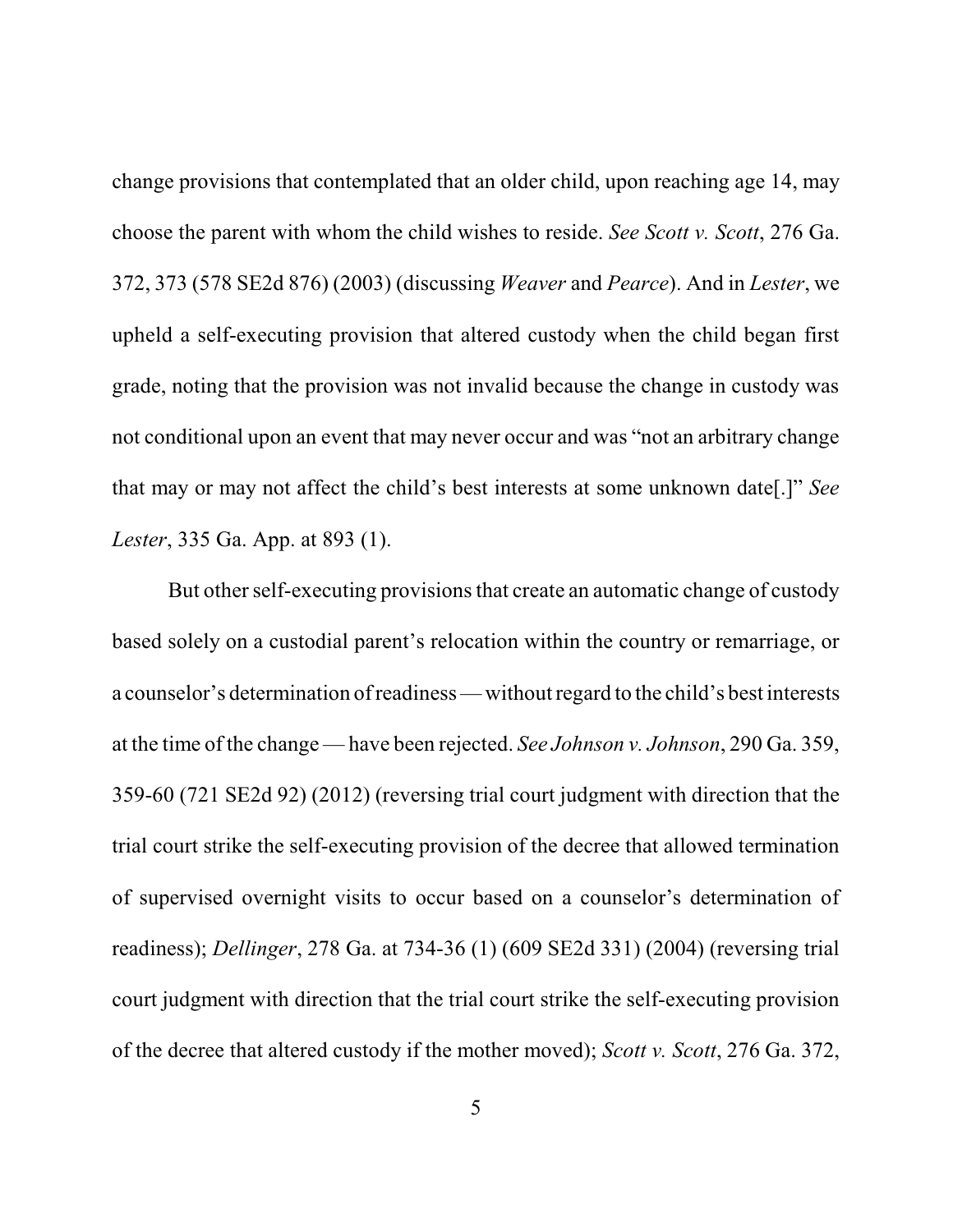376 (578 SE2d 876) (2003) ("Remarriage and relocation directly affect a child but they do not automatically warrant a change in custody."). "It is the trial court's responsibility to determine whether the evidence is such that a modification or suspension of custody/visitation privileges is warranted, and the responsibility for making that decision cannot be delegated to another, no matter the degree of the delegatee's expertise or familiarity with the case." *Wrightson*, 266 Ga. at 496 (3) (citation and punctuation omitted).

The question for this Court to resolve, then, is whether the self-executing provision challenged here is the sort prohibited under Georgia law. A review of the caselaw regarding prohibited self-executing provisionsshowsthat they can generally be summarized as having one of two critical flaws. First, self-executing provisions that rely on a third party's future exercise of discretion essentially delegate the trial court's judgment to that third party. *See, e.g.*, *Johnson*, 290 Ga. at 359-60. And, second, self-executing provisions that execute at some uncertain date well into the future are not permitted because the trial court creating those provisions cannot know at the time of their creation what disposition at that future date would serve the best interests of the child; the passage of time (and thus, likelihood of changed circumstances) is just too great. *See Dellinger*, 278 Ga. at 735 (automatic change in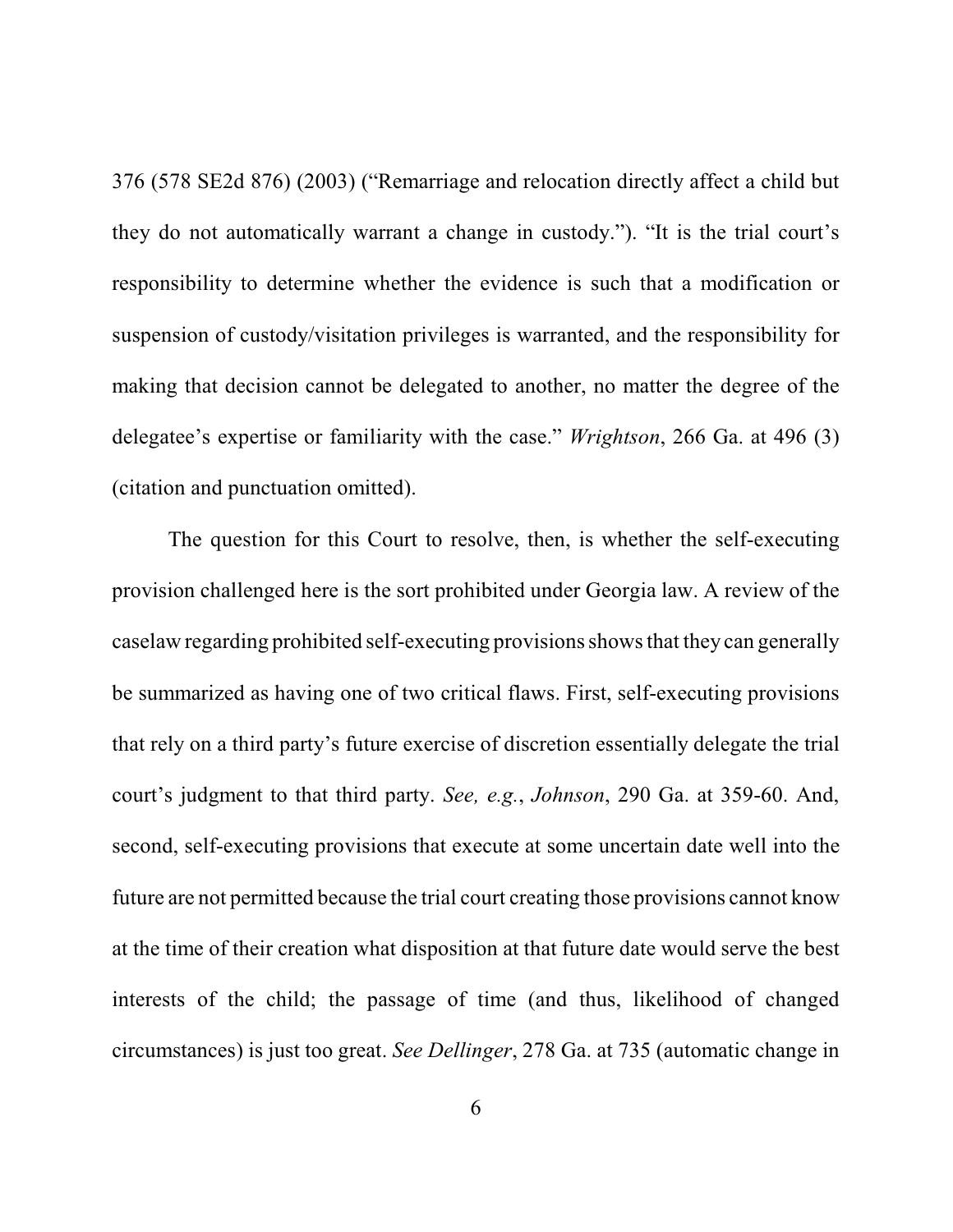visitation without any regard to the circumstances existing in the children's lives at the time of the change is "utterly devoid of the flexibility necessary to adapt to the unique variables that arise in every case, variables that must be assessed in order to determine what serves the best interests and welfare of a child").

The mother argues that the challenged provision here is akin to that examined in *Lester* because there appears to be a date determinative for the change in visitation — her completion of eight weeks. <sup>4</sup> And she argues that the trial court considered the best interests of the child when it entered the order, as expressly acknowledged therein, noting that an attempt to repair the child'srelationship with the mother would be in the "long-term best interest of the child[.]" But as the mother points out in her appellate brief, "[t]he true potential vice in this sort of self-executing change, as Father and the decided cases envisions that evil, is delegation of judgment to another." Indeed, we have instructed trial courts to strike such provisions in those cases in which the trial court has delegated its authority to determine the timing of

<sup>&</sup>lt;sup>4</sup> The provision could also be interpreted as the trial court retaining jurisdiction to review the mother's progress as reported to it and determine whether it is sufficient to trigger visitation. However, that interpretation is not available to us given the court's designation of the order as "final," because the trial court, in so designating its order, demonstrated its intent to divest itself of jurisdiction to do any further analysis of the mother's compliance with its order.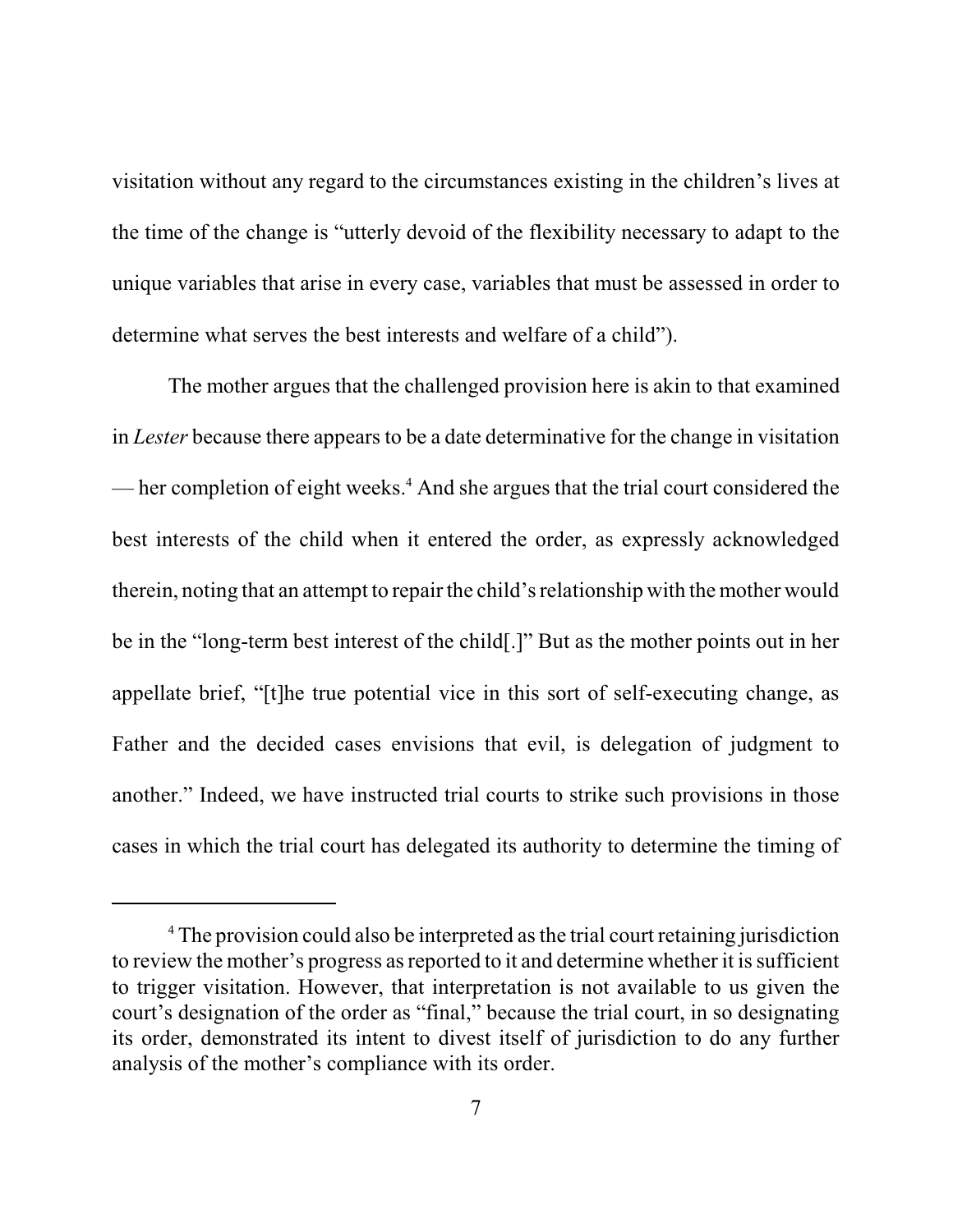custody transitions or modificationsto a counselor. *See Wrightson*, 266 Ga. at 495-96 (3), *Johnson*, 290 Ga. at 359-60. That is essentially what has happened here.

Under the terms of the order at issue, the counselor is to "make certain recommendations as to any further treatment and other terms and conditions regarding mental health which shall be followed by [the mother]." Upon a "good faith completion of eight weeks" of therapy, a report is to be made to the trial court (it is unclear by whom) evidencing completion of this therapy and the mother's progress. Once these events have occurred, the mother is entitled to initiate visitation with the child in the form of weekly therapy sessions. Under the trial court's order, this transition in custody is automatic, and although it is unclear precisely who has the ultimate responsibility for reviewing the report to determine whether it sufficiently evidences the mother's "progress" and completion of the required therapy, it is clear that it is not the court. This is troubling for precisely the reason the father argues in his appeal — the mother may not actually have made "progress" in her therapy in the sense that the trial court intended, or she may not be complying with the counselor's additional treatment recommendations or the rest of the court's order. Indeed, the mother attempted to resume visitation almost immediately following entry of the order, despite not having complied with its instruction that she complete eight weeks